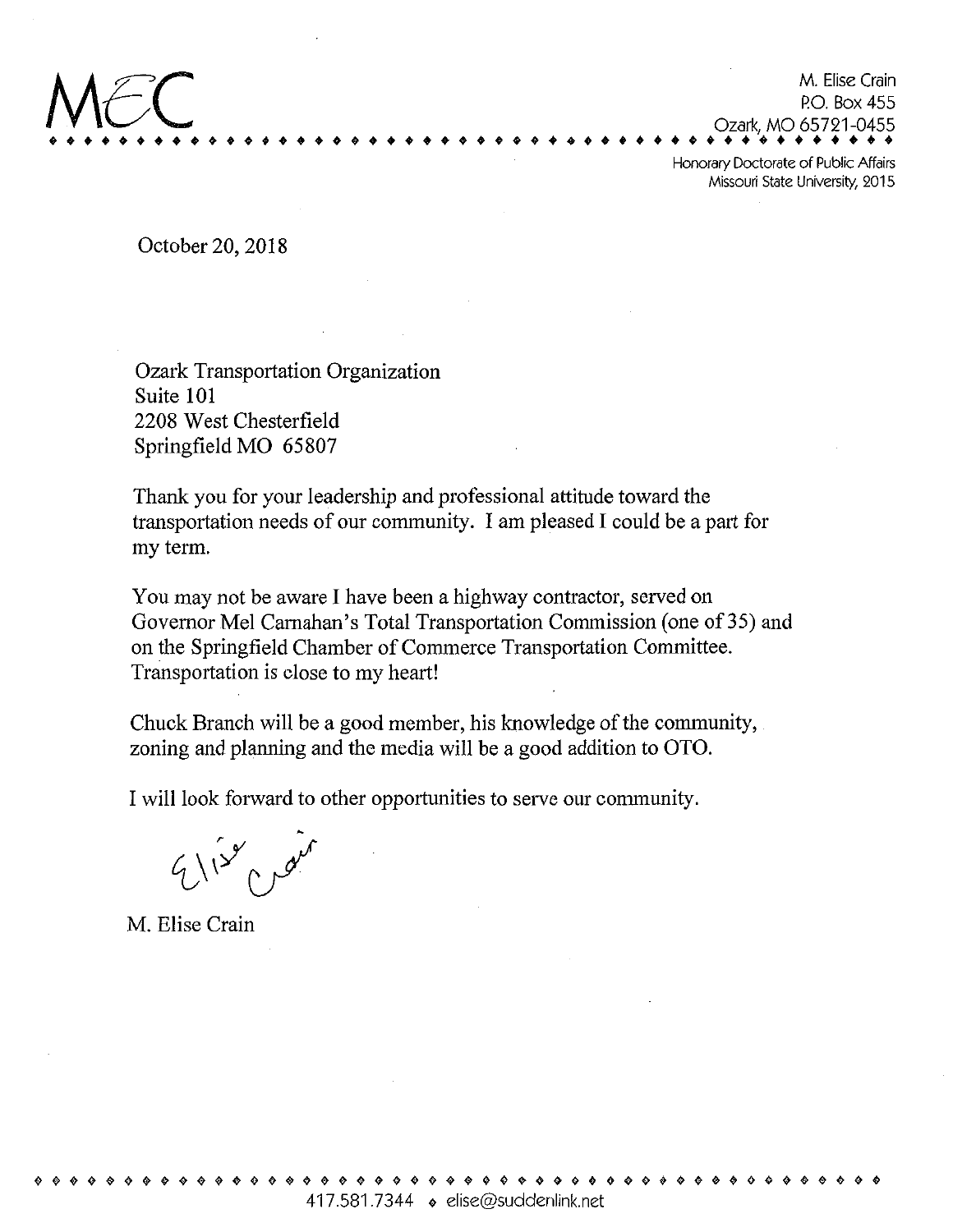## MoDOʻ

Southwest District Travis Koestner, District Engineer

Missouri Department of Transportation 3025 East Kearney Street

P.0. Box 868 Springfieid, Missouri 65801 417.895.7600 1.888.ASK MODOT (275.6636)

November7,2018

Mr. DanSmith, P.E. Chairman, Ozarks Transportation Organization Board of Directors 2208 W. Chesterfield Boulevard, Suite 101 Springfield, MO 65807

Dear Mr. Smith,

Thank you for your letter dated October 10, 2018 regarding pedestrian accommodations on roadway expansion projects.

We agree that pedestrian accommodations are a vital part of an urban transportation system, and the mode of travel must be taken into account on all projects in the region. MoDOT is on track to bring all state-owned sidewalks into full compliance with the Americans with Disabilities Act by 2027, as demonstrated by the significant investment in these upgrades.

MoDOT in the OTO region functions very similar to other TMA (Transportation Management Area) regions of the state, in that we work with local partners to develop ways to deliver projects with as many pedestrian facilities as funding allows. Many times this includes State funds being used for right-of-way purchases, grading and pedestrian features at signalized intersections. This usually leaves the sidewalk surface as <sup>a</sup> partnership opportunity in which we encourage local agencies to participate.

Your letter requested that <sup>a</sup> methodology be established to evaluate the need for pedestrian facilities on roadway expansion projects. We would be happy to work with OTO to further develop a formalized process, in order to ensure communities are fully aware of the partnership opportunities to deliver additional pedestrian facilities in their areas.

We appreciate the close working relationship that we have with the Ozarks Transportation Organization and its member jurisdictions. We look forward to continuing our joint efforts to improve transportation in the Springfield region.

Sincerely,

/^Ut^y

Travis Koestner, P.E. District Engineer



Our mission is to provide a world-class transportation experience that delights our customers and promotes a prosperous Missouri. www.modot.org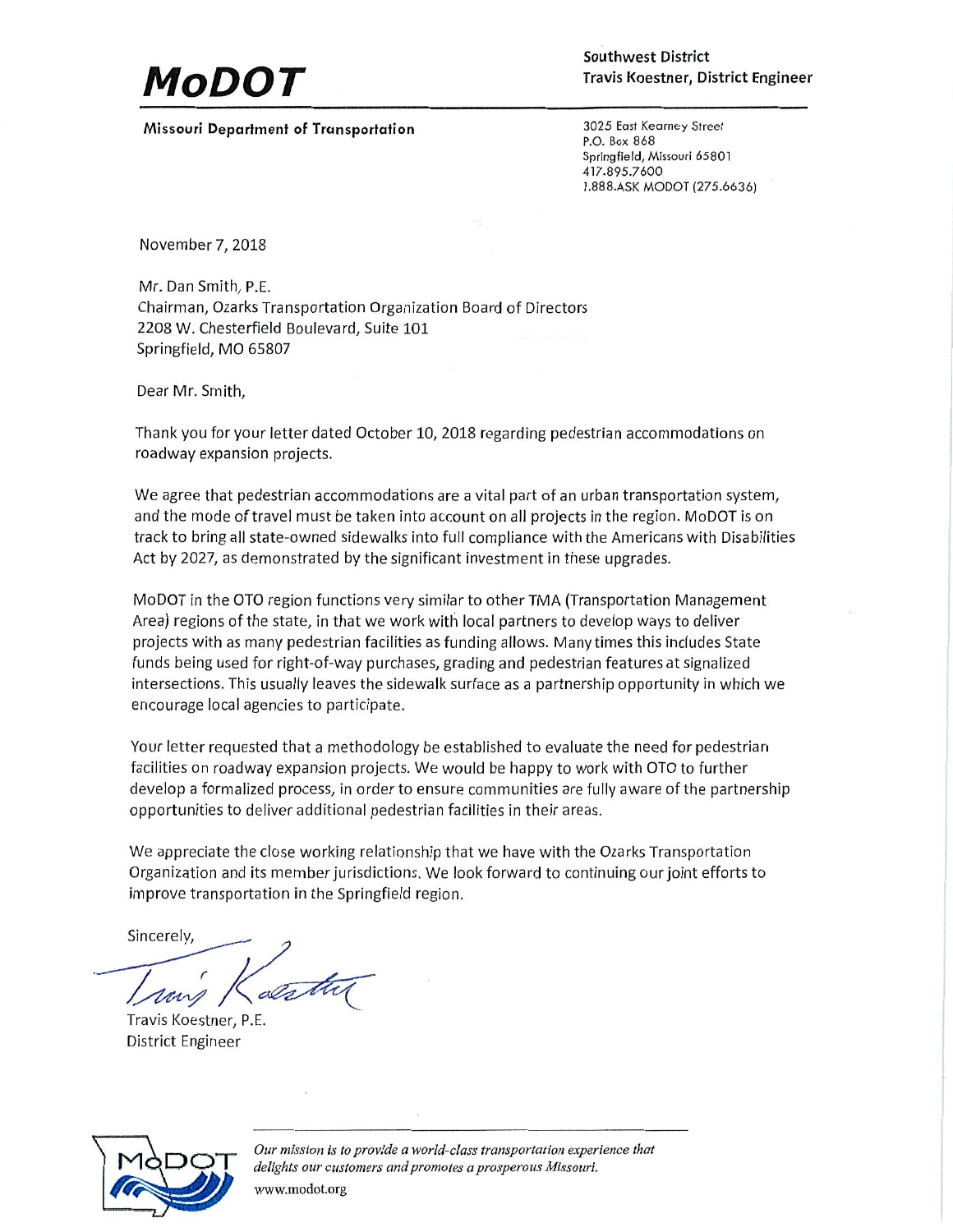## Comment Comment

| Natasha Longpine                    |
|-------------------------------------|
| Thursday, December 13, 2018 4:10 PM |
| delawareneighborhood@gmail.com      |
| <b>Comment Comment</b>              |
| GiveUsYourInput.com Comment         |
|                                     |

Mr.Evans,

Thank you for your feedback on transportation concerns in the region. We will be sharing your comments with our Board of Directors and with the Transportation Improvement Program Subcommittee. We have shared your comments directly with the City of Springfield and MoDOT, and they have provided feedback as well.

MoDOT stated that their emphasis right now is bringing existing sidewalk into ADA (Americans with Disabilities Act) compliance. The upgrade of existing sidewalk to comply with the ADA on Glenstone and Sunshine east of Glenstone will occur tentatively in the 2021 to 2023 timeframe. This will address existing sidewalk locations, but won't add much new sidewalk, such as on the west side of Glenstone. It will, however, include some of the driveway crossings. MoDOT asked if you have any specific locations where the sidewalk is broken up. <sup>1</sup> would gladly share those details with them.

## The City of Springfield asked that we share this response from them:

Thank you for your involvement in the public comment period for the upcoming TIP funding. Sunshine Street west of Glenstone Avenue is under City of Springfield jurisdiction. We have received requests in the past for sidewalk along Sunshine Street, and have therefore, identified this on our unfunded needs list. Some of the issues we have ran into, when looking to construct sidewalk along either side of Sunshine, include (but are not limited to), limited right-of-way, driveway conflict points, parking abutting the edge of right-of-way, and funding. Some of these constraints have made it difficult for us to construct sidewalk along this segment of Sunshine, but we continue to seek the funding needed to accomplish this project. In the meantime, there are numerous (re)developments that have occurred along this stretch of Sunshine, which (per City Code) are required to construct sidewalk along their property frontage (hence, the random segments of sidewalk along Sunshine). This will continue to be a requirement for (re)development, and will allow for us to more easily fill these gaps in the future.

As for Glenstone Avenue - this street falls under MODOT's jurisdiction, and will defer questions/concerns regarding Glenstone to MODOT.

If you have further questions, please feel free to give us a call at (417) 864-1971 or shoot us an email at destell@springfieldmo.gov.

Kind regards,

City of Springfield - Public Works: Traffic Operations

Thank you again for providing your comments. I will forward your specific location concerns to MoDOT if you have those details. Please let us know if you have any further questions regarding this or any other transportation concerns.

Thankyou,

Natasha L. Longpine, AICP Principal Planner